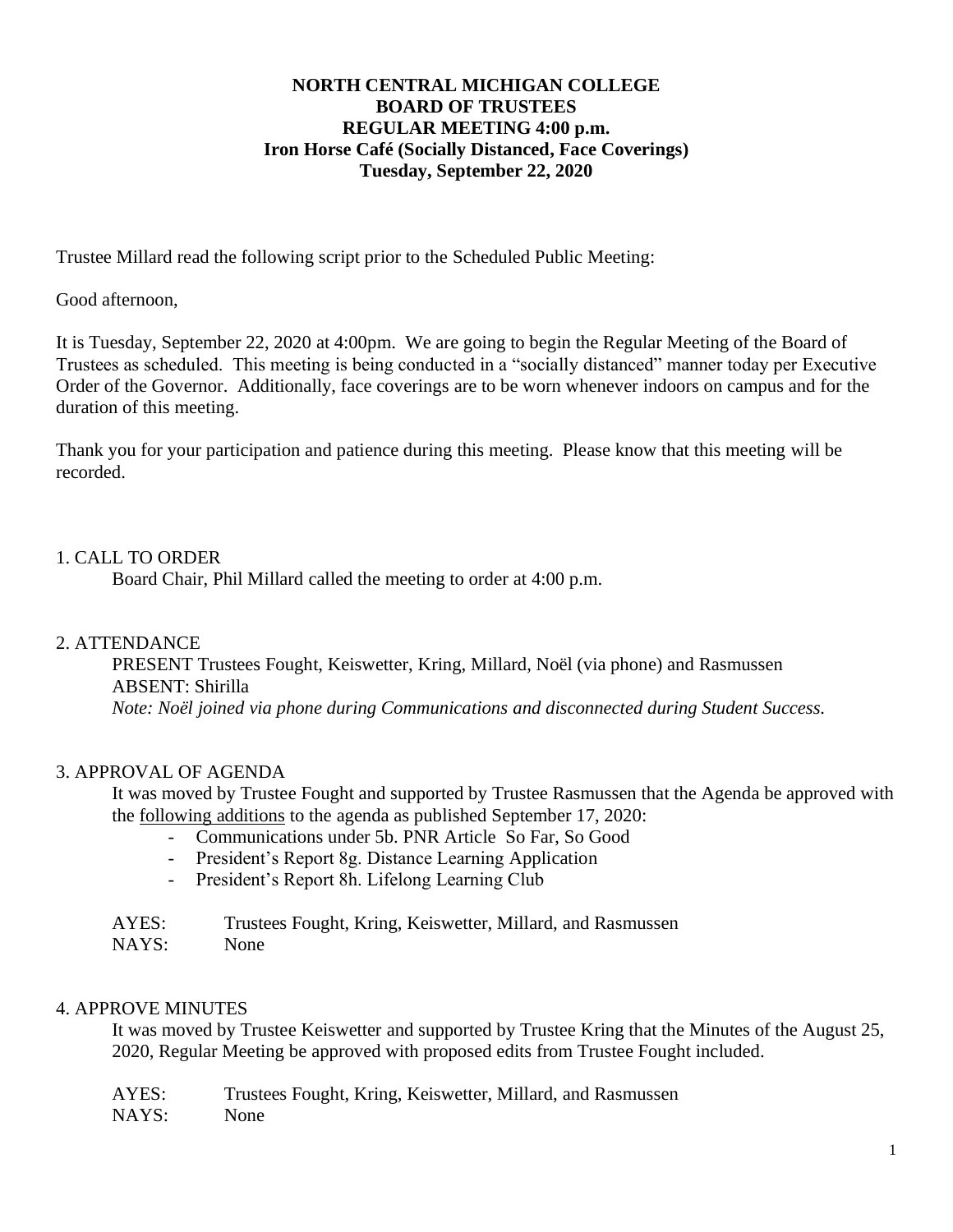# 5. COMMUNICATIONS

President Finley provided updates on the following:

a. Futures for Frontliners

There is an exciting new state scholarship program called Futures for [Frontliners](https://www.michigan.gov/whitmer/0,9309,7-387-90499_90640-527530--,00.html)**.** It gives Michiganders who worked in essential industries during the state's COVID-19 shutdown tuition-free access to public community colleges, including North Central Michigan College.

The application process opened in early September, and the scholarship is available to begin classes in January 2021. Director of admission Corey Lansing is serving as North Central's Frontliners liaison with the State of Michigan.

It's projected that as many as 625k individuals will be eligible statewide. We are hoping to see anywhere from 100 to several hundred students choose to participate in this program here at North Central Michigan College.

b. So far, so good: North Central sees steady enrollment despite COVID concerns

On Thursday, September 17, 2020, Steve Zucker from the Petoskey News Review interviewed the College's director of admission Corey Lansing, vice president for student affairs Renee DeYoung, and president of the College Dr. David R. Finley to learn more about the 'ripple effect' of COVID 19 as it related to enrollments.

President Finley shared that enrollments were as expected for fall with roughly 1,750 credit-bearing students enrolling, as ~300 PE audits were shifted to corporate and community education. This has proven to be a very good thing this semester. Not only did we see an increase in more out of district students, students are also taking more credit hours than in the past. Thus, tuition revenue is up roughly 1% from last year's tuition revenue.

# *Irma joined the call.*

President Finley had also commented during the interview that the increase in tuition revenue is particularly good news considering many of the state's 27 other community colleges are reporting drops in enrollment by 5-10 percent, with a few reporting as much as 20 percent declines. He thanked "everybody for that good work".

As stated in the article, vice president of student affairs Renee DeYoung said there were likely many reasons students waited to enroll.

"When it finally came down to the point where we were going to be open. We were going to face-toface, as well as online and hybrid. They finally came to the decision 'I don't want to take a year off. I don't want to have a gap year. I want to stay with my education,'" she said.

Another interesting thing to note is President Finley asked the dorm students to raise their hands when asked, and he identified roughly a quarter of the students living in the dorms are from outside our four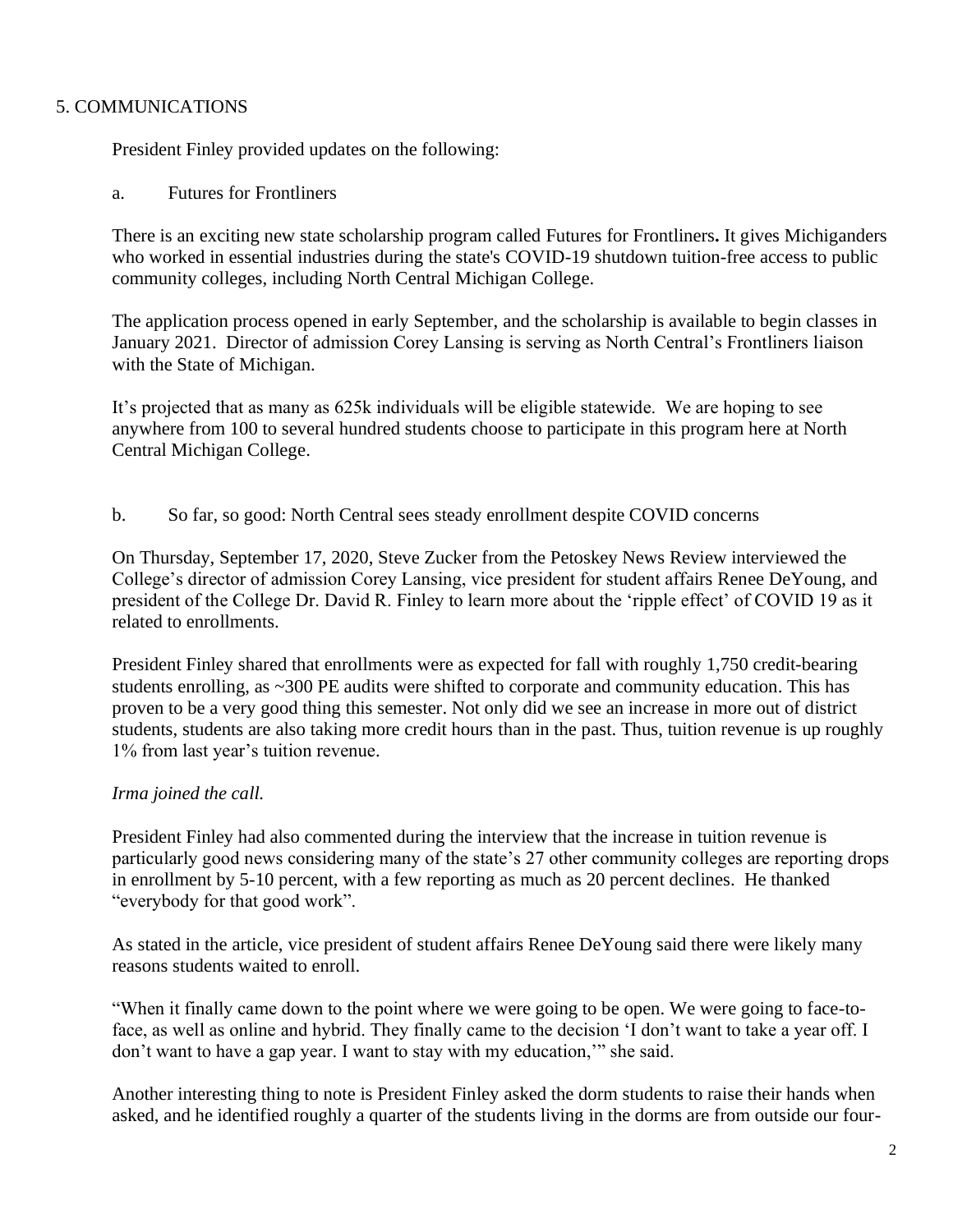county service area. The College is beginning to see success as it relates to becoming that 'destination college'.

In the article Finley also noted that, overall the first two weeks of classes "have gone remarkably well." He said the combination of COVID safety considerations and course enrollments did require some flexibility as some classes had to be moved to different rooms with more space.

He also said while the mix of face-to-face, online and hybrid classes the college is offering this fall is essentially the same as most years, some classes have had to move to a "flex" arrangement in which half of the class is in person half of the time while the other half participates online and then the roles reverse.

He praised and thanked the efforts of the faculty to "optimize and deliver the flex courses and the reception from the students themselves."

DeYoung pointed out that one of the biggest hurdles the staff is working to overcome is looking for ways to replace the social interactions and connections that are typically made through many of the functions that had to be canceled for this year.

College director of admission Corey Lansing said another hurdle to overcome was the inability to host in-person orientation for incoming students — both at the college and high school level. He said staff did many of those types of activities via online video conferencing.

#### 6. SCHEDULED PUBLIC COMMENT None.

# 7. FINANCIAL REPORT

Dr. Tom Zeidel, Interim Vice President for Finance & Facilities was asked by Trustee Fought to provide a financial report for August 2020. Tom certified that the financials from August 2020 are within the adopted tentative budget for 2020-21.

It was moved by Trustee Fought and supported by Trustee Rasmussen that the financial report and statement of bills be accepted as submitted.

AYES: Trustees Fought, Kring, Keiswetter, Millard, Noël (via phone), and Rasmussen NAYS: None

### 8. PRESIDENTS REPORT

President Finley shared the following updates: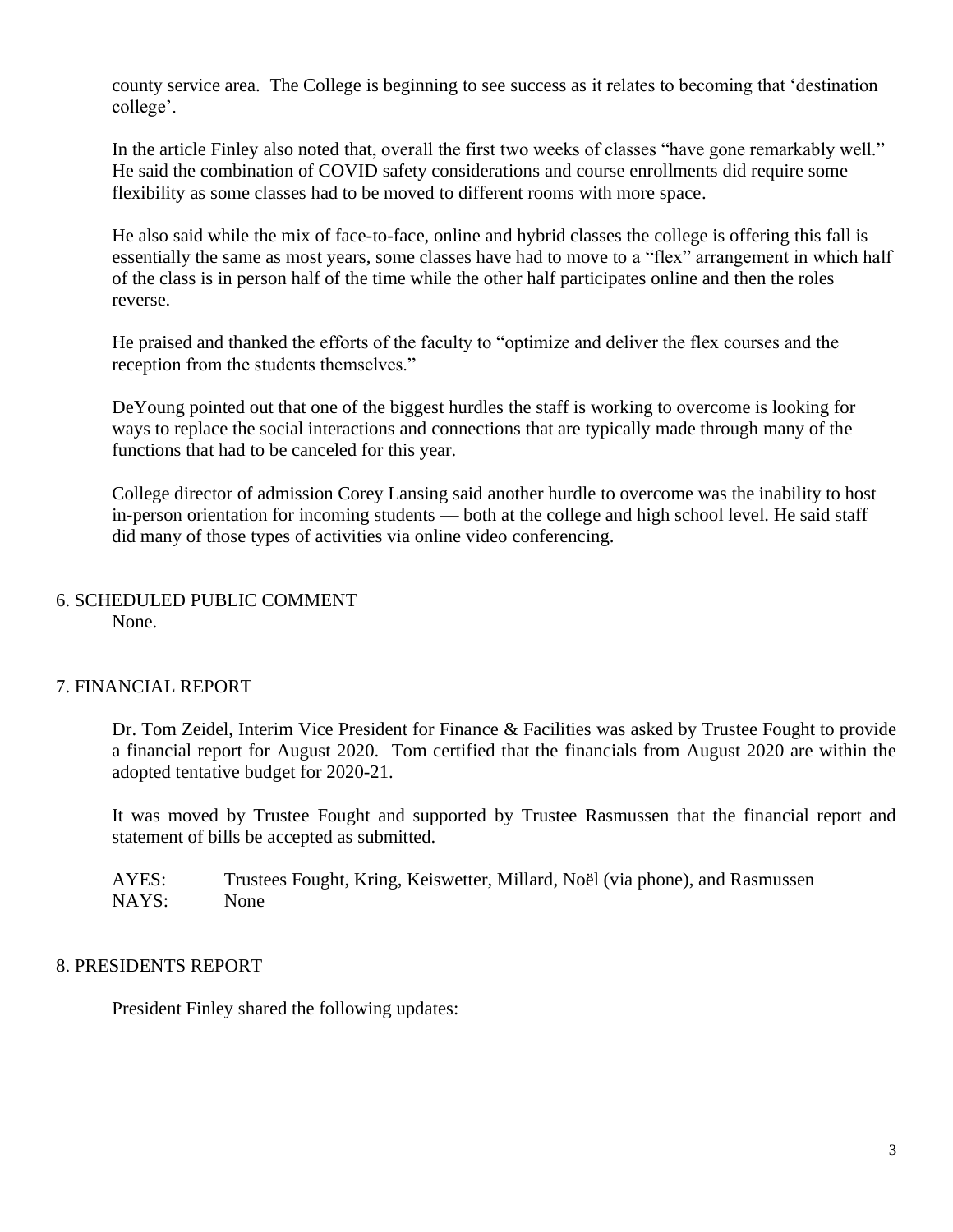# a. Campus COVID-19 Update

Beginning September 8, 2020, a health ticket e-mail [\(health@ncmich.edu\)](mailto:health@ncmich.edu) was made available to provide a method for Students, Faculty, and Staff to submit issues of noncompliance or ask healthrelated questions.

Beginning Friday, September 11, 2020, a weekly COVID 19 update has been sent to the campus community. This update includes a cumulative total of positives, possible positives, contact with positives and negatives, along with definitions for each of these categories, so that we are all aware of the college's COVID-19 summary reporting data as we navigate this new territory together. So far so good, but we recognize that we need to be thinking ahead and continue to work in earnest to keep our entire campus community as safe as possible.

On Wednesday, September 23, 2020 will host a mobile walk-up testing site for asymptomatic individuals of all ages. North Central Michigan College, Petoskey Public Schools and Bear River Health partnered to provide to bring this opportunity onsite for our Students, Faculty, Staff, and the community.

Tests administered at this site: Serology (Rapid Antibody Test) and Polymerase Chain Reaction (PCR) Nasal Swab. For additional information, please visit [www.brhprimarycare.org.](http://www.brhprimarycare.org/)

# b. AD/CL Building Renovation Update (Supplemental documentation)

Phase IA was completed on schedule with existing classrooms and corridors opening on September 8<sup>th</sup>, as planned. Phase IB, which includes the Foundation Office Suite, is slated for completion on October 30, 2020. Phase IC, which includes the Business Office Suite, Student First-Stop, and corridor passage through the middle of the building on both levels will be turned over to the College on November  $25<sup>th</sup>$ , 2020. Finally, Phase II, which is the addition, will be completed by April 30, 2021.

# c. AACC Excellence Award Announced

While we didn't win the AACC's Outstanding College/Corporate Partnership Award today, it was certainly commendable to be named one of five national finalists, and I still consider our longstanding partnership which launched the mobile digital fabrication lab (Fab Lab) in 2014 a victory! Many individuals who would not otherwise have access to this learning opportunity and the resulting career prospects are the real winners. Northern Michigan is a better place as a result of this collaboration. Thank you to all of you who work hard to support this initiative.

# d. On Campus Flu and Other Immunizations Clinic

On September 29, 2020 from 2-4 p. m. the Health Department of North Central Michigan College Michigan will host an On-Campus Flu and Other Immunizations Clinic in Library Conference Rooms 1  $& 2.$  This clinic is open to the public. Walk-ins are welcome, but appointments are appreciated. Children/students must be accompanied by a parent or legal guardian.

e. Online Orientation Video

Recognizing that there are no in-person orientation sessions this fall, helpful information about resources and the support students need to feel prepared for college life has been introduced in a series of virtual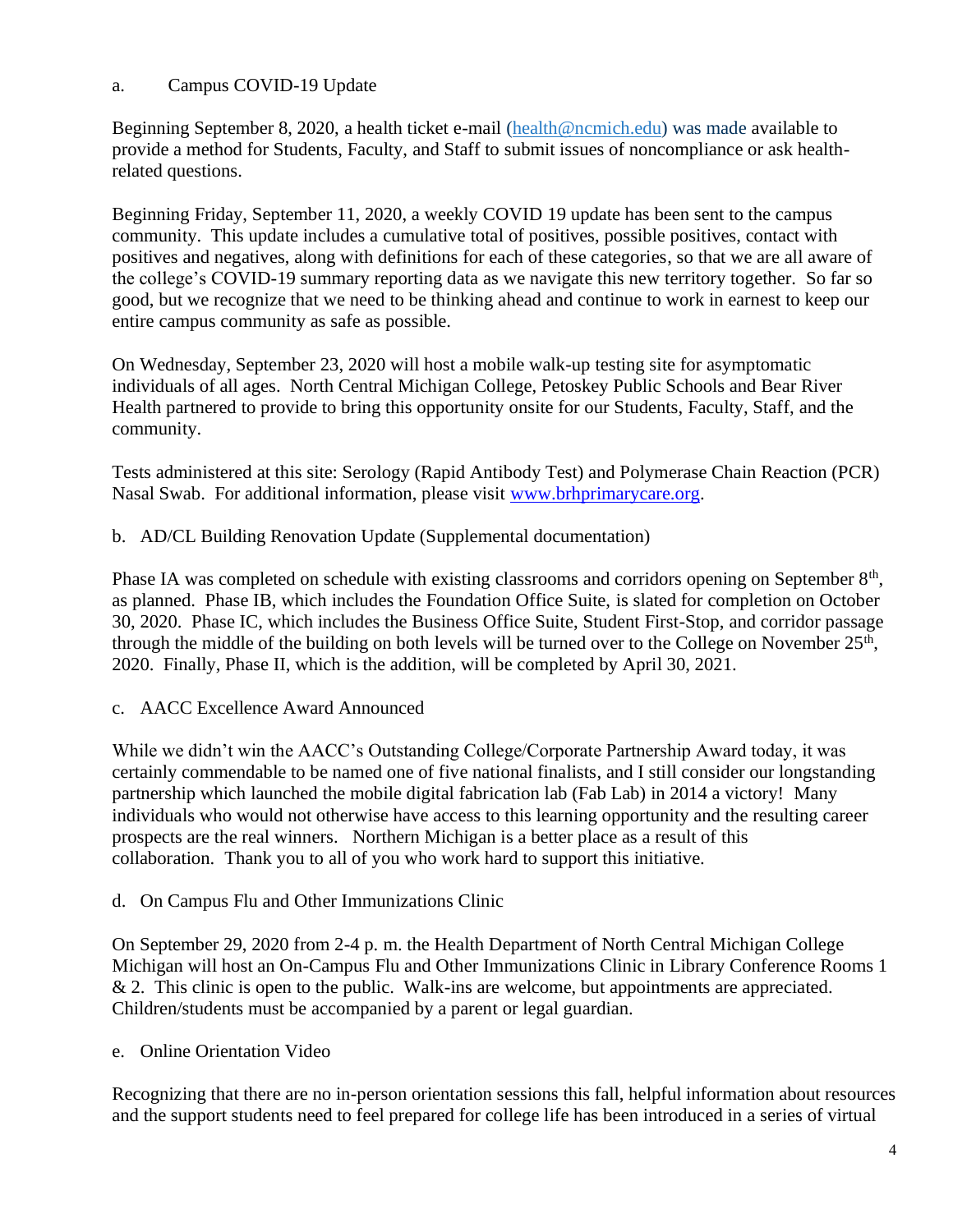orientation videos. You can check out these videos and more in the Student Services playlist on YouTube.

The online orientation video was played for the Board.

f. Employee Recognition Tea

On Wednesday, September 2, 2020 roughly 75 people participated in this year's Virtual Employee Recognition Tea event. The Employee Recognition Tea event is an annual event that provides an opportunity for our campus community to come together to honor and celebrate one another's contributions and dedication to North Central Michigan College.

This year's annual event was postponed due to COVID-19. However, we gave a special 'Thank You' to the Employee Recognition Committee for making this a memorable event, even amidst a pandemic. It was creative, fun, and based on the positive feedback, well received!

At this year's virtual event the following Years of Service were recognized:

- $\geq 36$  First-Year Tea Cup Recipients from (since January 2019)
- $\geq 29 5$  Years of Service Recipients
- $\geq 5 10$  Years of Service Recipients
- $\geq 4 15$  Years of Service Recipients
- $\geq 3 20$  Years of Service Recipients
- $\geq 1 25$  Years of Service Recipients Kathy Ferguson
- $\geq 1 30$  Years of Service Recipients James McCullough
- $\geq 2$  Board Members celebrating 15 Years of Services (John & Phil)
- Adjunct of the Year  $2019/20$  Gene Hodulik
- $\triangleright$  Faculty of the Year 2019/20 Larry Cummings

We can't thank all of our recipients enough for their dedication to the College. Each of YOU make a difference for our students, for our campus, and for this community. Without your dedication, NCMC wouldn't be what we are today. Know that *YOU matter* to all of us! On behalf of our campus community, "Thank You" for all YOU do!

g. Distance Learning Application

We are submitting a "Substantive Change Application" to the Higher Learning Commission to extend our approval for Distance Learning from simply "courses" to "programs." We applied for this designation in 2015 and were denied. Since 2015, we have worked to correct the items identified by the HLC then, and we are cautiously optimistic about this resubmittal.

h. Lifelong Learning Club

The Corporate and Community Education Department at NCMC is launching its Lifelong Learning Club with a diverse schedule of online classes from qualified instructors from across the country. NCMC is partnering with the University of Utah to offer over 100 classes over the next three months.

In 2021, we will be expanding this program with in-person classes, events, and expos. We hope you will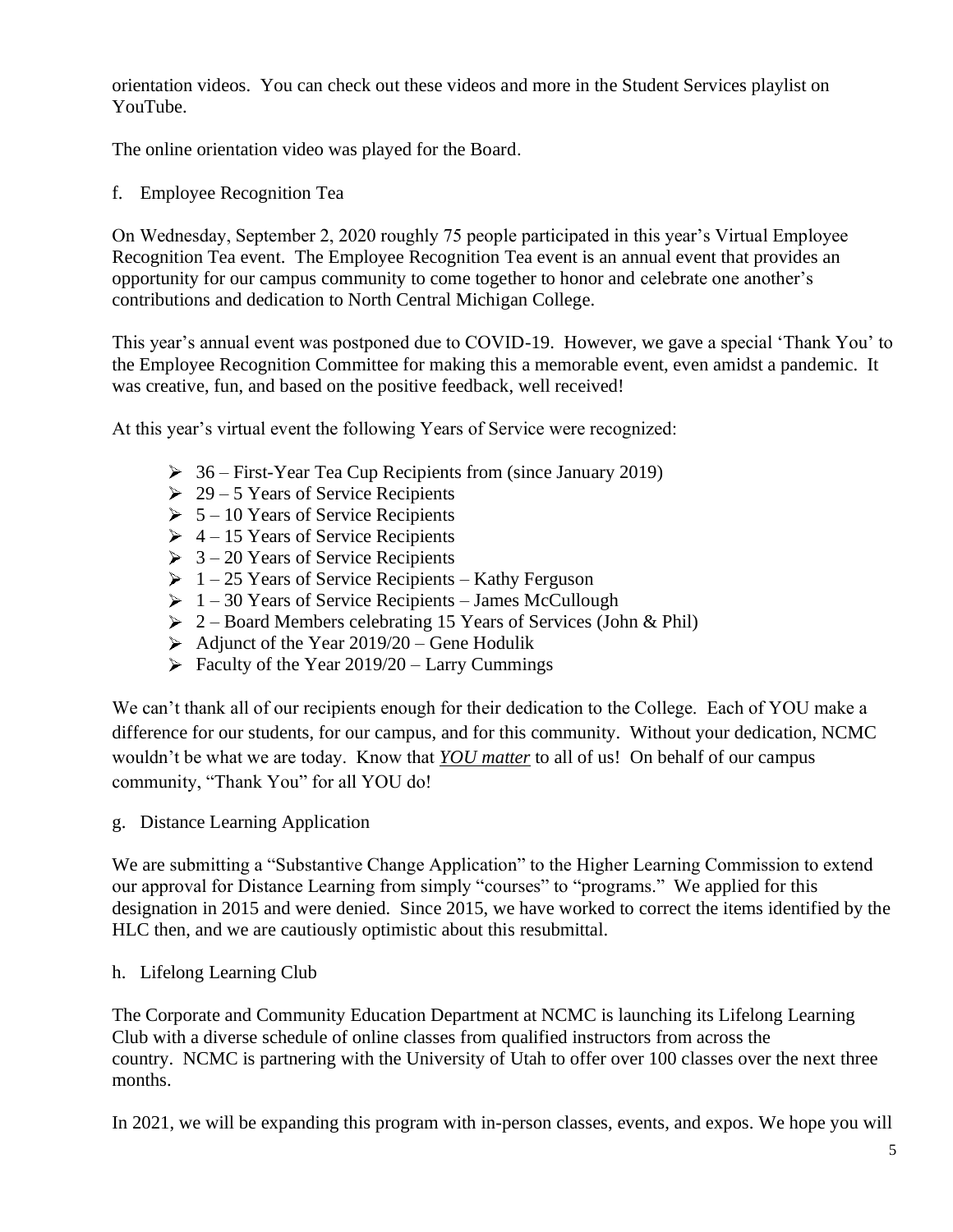take advantage of this unique opportunity to participate in this stellar online learning program from the comfort of your own home.

# 9. COMMITTEE REPORTS

### a. Bylaws & Policy Committee

Trustee Fought reported that on Tuesday, September 15, 2020, the Bylaws & Policy Committee met to review a Revised Naming Policy.

# **Revised Naming Policy**

Over the past several years, it has been the practice of the College to give its approval on naming opportunities offered by the Foundation. This has been done on a case-by-case and retroactive basis and in accordance with the Foundation's "Naming Opportunities" policy.

The Foundation is proposing an amendment to its policy and is requesting concurrence of the amendment from the College Board. The amendment is contained in the last paragraph of section 1 of the Foundation's policy. It involves developing a comprehensive, on a prospective basis, a plan acceptable to both the Foundation and the College for naming opportunities under a designated fundraising campaign, such as the current Building Tomorrow Together capital campaign.

It was motioned by Trustee Fought and Supported by Trustee Keiswetter that that the amendment to the Foundation's as set forth in the last paragraph of section one of the Foundation's "naming" policy be accepted by the College.

AYES: Trustees Fought, Kring, Keiswetter, Millard, Noël (via phone), and Rasmussen NAYS: None

b. Finance & Facilities

Trustee Fought reported that on Tuesday, September 15, 2020, the Finance & Facilities Committee met for their monthly meeting. Topics of conversation included AD/CL Building Renovations, Staff/Faculty Negotiations, the status of the North Country Trail (Bear River) Bridge, Enrollment/Tuition, State of Michigan Best Practices, Capital Outlay – CATEE, a Naming Recognition Opportunity list, and the August Financial Statements. The committee has one motion to move forward to the full board today.

# **Recognition Opportunity List**

With the passage of the prior motion regarding adoption of revisions in the North Central Michigan College Foundation's naming opportunities policy, it is now necessary to act on the comprehensive naming plan put forth by the Foundation for the current Building Tomorrow Together capital campaign.

In the meeting packet distributed for this meeting was a copy of this comprehensive naming plan. The plan identified 47 recognition opportunities and the related gift amount that would convey naming right to the donor.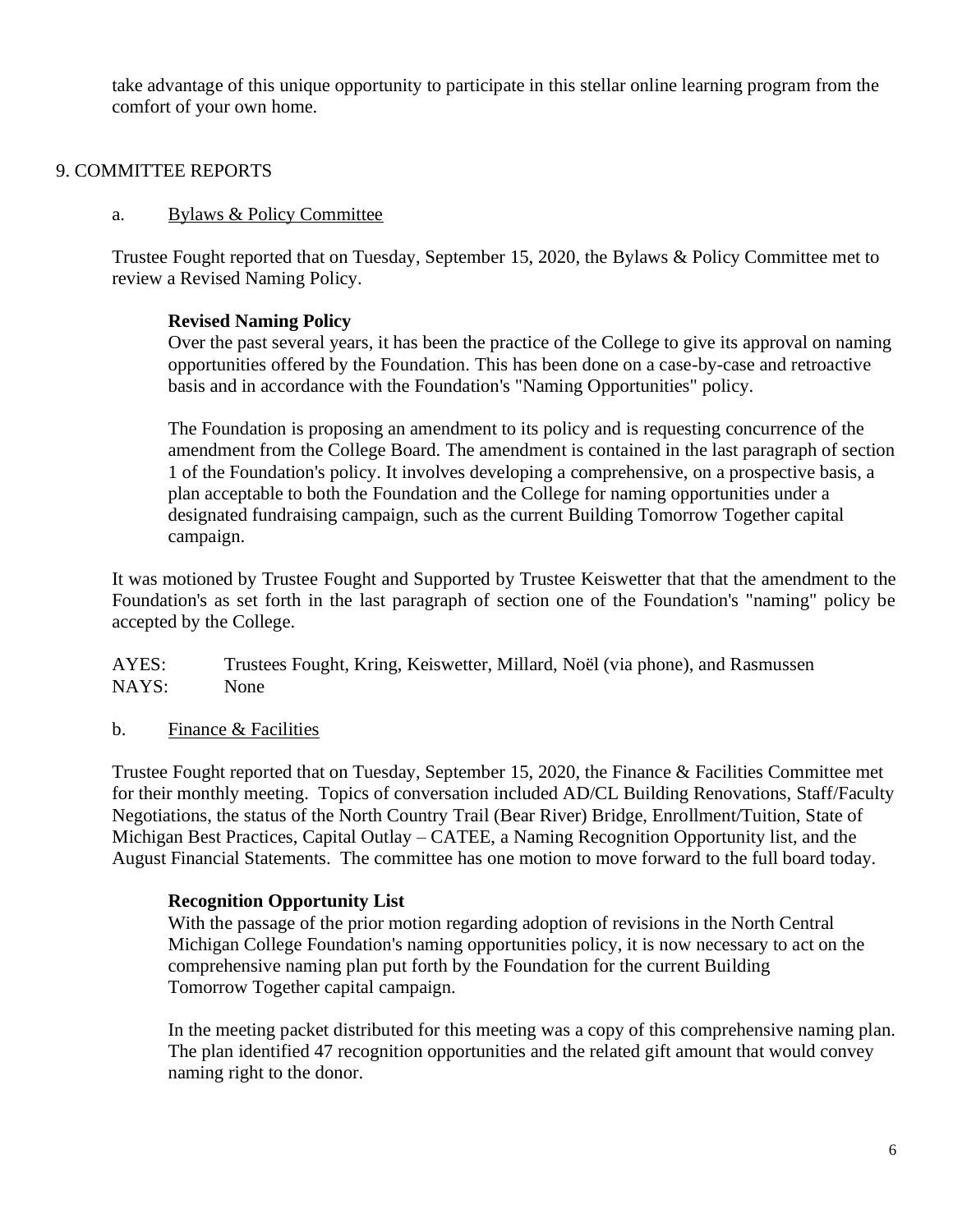It was motioned by Trustee Fought and Supported by Trustee Kring that the College, in conjunction with the Foundation, adopt the Building Tomorrow Together capital campaign Recognition Opportunity plan as presented at this meeting of the North Central Michigan College board.

AYES: Trustees Fought, Kring, Keiswetter, Millard, Noël (via phone), and Rasmussen NAYS: None

## c. Personnel Committee

Trustee Kring reported that the Personnel Committee met virtually Tuesday, September 22, 2020 to review a Recommendation to Hire for the Learning Support Services Director position that became vacant with the departure of Emily Bongiovanni on August  $7<sup>th</sup>$ , 2020.

### **Recommendation to Hire LSS Director**

With a recent departure, amidst a pandemic, the College found itself needing to promptly fill the Director of Learning Support Services.

Fortunately, the interview committee for the LSS position had the opportunity to interview four highly qualified candidates for this vacant position. Of the four, the committee recommended the board consider Rebekah Carpenter for the role of full-time LSS Director.

Rebekah is a graduate of DePauw University with a Bachelor of Art in Psychology. She is also a graduate of Western Michigan University with a Master of Science in Occupational Therapy. As an Occupational Therapist, she has spent the last 22 years advocating for the needs of people with disabilities in home, school and community settings. The majority of these 22 years have been spent in education.

Her role has been to train students, parents, teachers and other school staff on utilizing accommodations and supporting at-risk students in coping with the demands of others and the school environment. One of her main goals in working with students is for them to become selfadvocates, efficient at utilizing accommodations that meet their individual learning and employment needs. As the Learning Support Services Director, she would help ensure that all students could benefit from their time at North Central before moving forward into further selfsufficiency in their career or next degree.

It was motioned by Trustee Kring and Supported by Trustee Noël that the Board hire Rebekah Carpenter as the Director of Learning Support Services, at a starting salary of \$62,000 per year, prorated effective Monday, October 12, 2020.

AYES: Trustees Fought, Kring, Keiswetter, Millard, Noël (via phone), and Rasmussen NAYS: None

d. Curriculum Committee Report

The Curriculum Committee learned of the importance of providing explicit support of our Substantive Change Application to the Higher Learning Commission.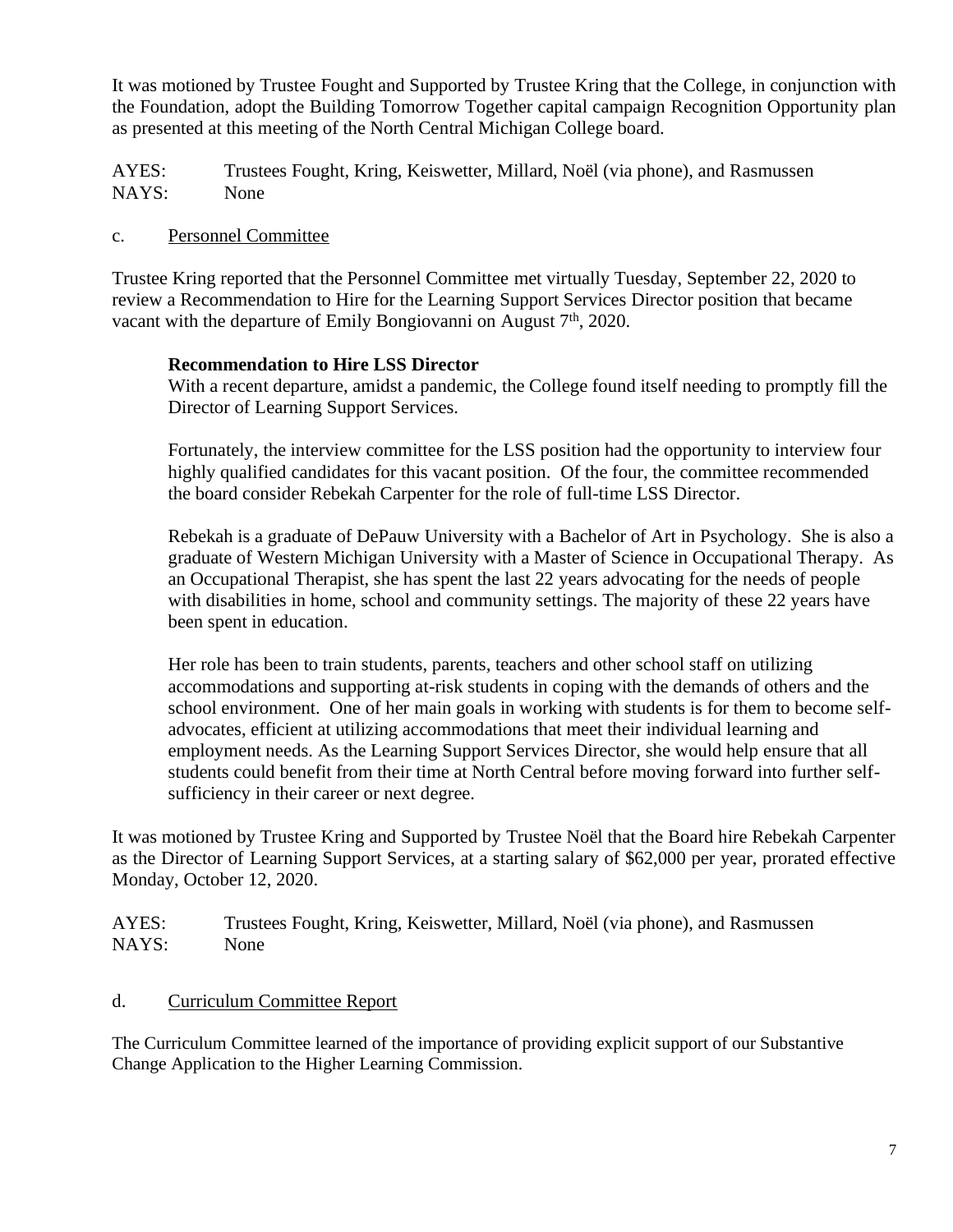### **Distance Learning Application**

The College applied to the Higher Learning Commission for Distance Learning designation in 2015, and this application was denied. Since 2015, the College has worked in earnest to correct the items identified by the HLC at that time.

Currently the College is in the process of submitting a "Substantive Change Application" to the Higher Learning Commission to extend the approval for Distance Learning from simply "courses" to "programs."

It was motioned by Trustee Keiswetter and supported by Trustee Fought that the Board supports the College's application for Distance Learning designation for courses and programs.

AYES: Trustees Fought, Kring, Keiswetter, Millard, Noël (via phone), and Rasmussen NAYS: None

# 10. OLD BUSINESS None.

### 11. NEW BUSINESS None.

# 12. STUDENT SUCCESS

a. Baby Luna/Anatomage Table

President Finley shared that in late 2019, North Central Michigan College was fortunate to receive a pediatric simulator, named Baby Luna. This was yet another generous donation from the Borra Family Foundation.

CAE Healthcare's first tether less and completely wireless infant simulator, Baby Luna, offers a complete range of options for essential training in the care and medical treatment of a neonate in crisis. CAE Luna is remarkably lightweight and realistically represents a baby from birth to 28 days after delivery.

What's more, our Anatomage Table has been up-graded to a new version allowing remote access to permit usage of the table in a separate in-person or virtual classrooms.

Jim Cousino demonstrated both of these devices. As Dr. Finley stated, superb Faculty and exceptional teaching tools make for well-prepared graduates.

### 13. UNSCHEDULED PUBLIC COMMENT None.